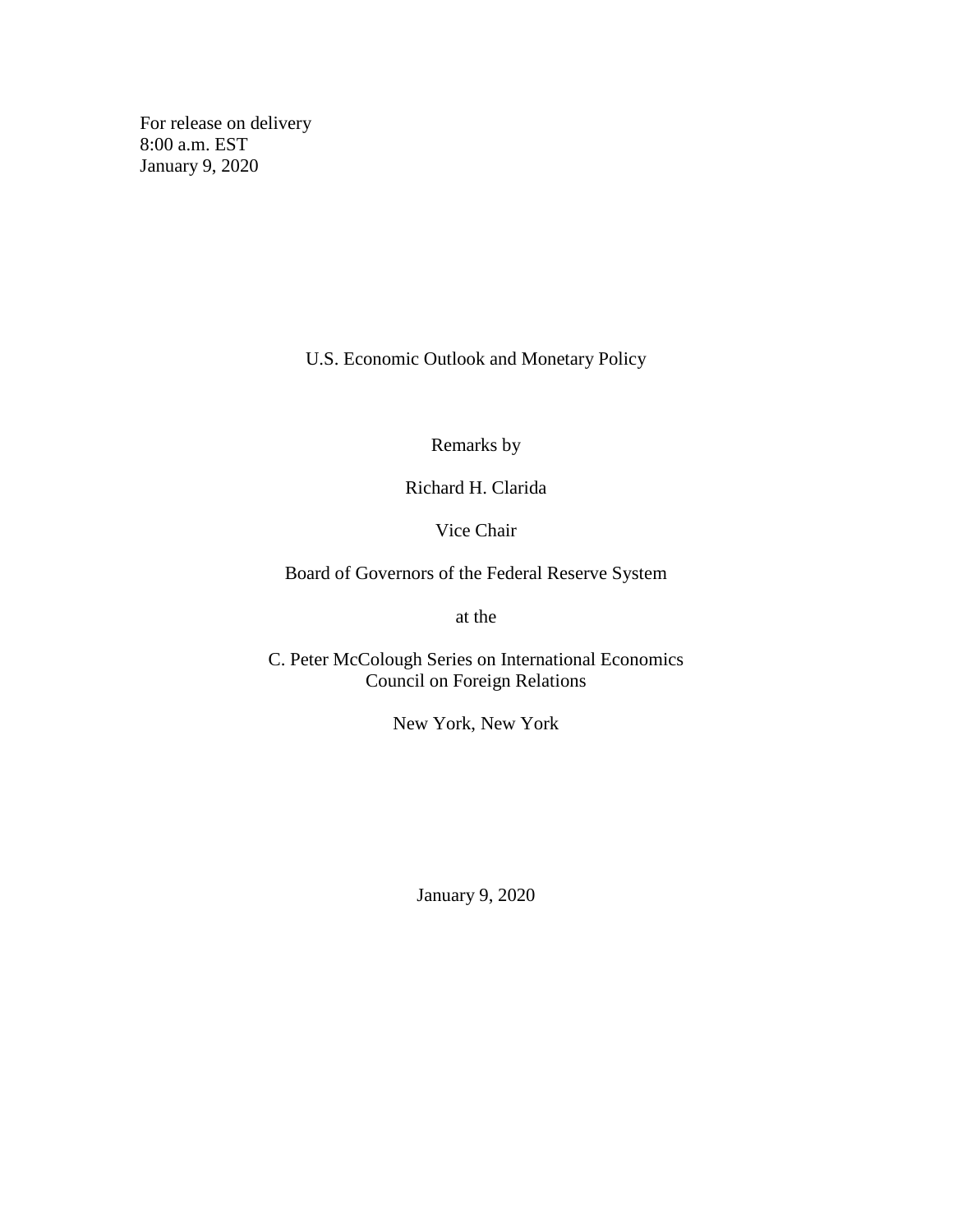Thank you for the opportunity to join you bright and early on this January 2020 Thursday morning. As some of you may know, I am a longtime member of the Council on Foreign Relations and have attended and participated in many such events over the past 20 years, although I will point out that in my previous visits to the dais, I was in the somewhat less demanding position of asking the questions rather than answering them. I am really looking forward to this conversation, but I would like first to share with you some thoughts about the outlook for the U.S. economy and monetary policy.<sup>[1](#page-1-0)</sup>

The U.S. economy begins the year 2020 in a good place. The unemployment rate is at a 50-year low, inflation is close to our 2 percent objective, gross domestic product growth is solid, and the Federal Open Market Committee's (FOMC) baseline outlook is for a continuation of this performance in  $2020$  $2020$ .<sup>2</sup> At present, personal consumption expenditures (PCE) price inflation is running somewhat below our 2 percent objective, but we project that, under appropriate monetary policy, inflation will rise gradually to our symmetric 2 percent objective. Although the unemployment rate is at a 50-year low, wages are rising broadly in line with productivity growth and underlying inflation. We are not seeing any evidence to date that a strong labor market is putting excessive costpush pressure on price inflation.

Committee projections for the U.S. economy are similar to our projections at this time one year ago, but over the course of 2019, the FOMC shifted the stance of U.S. monetary policy to offset some significant global growth headwinds and global

[https://www.federalreserve.gov/newsevents/pressreleases/monetary20200103a.htm.](https://www.federalreserve.gov/newsevents/pressreleases/monetary20200103a.htm)

<span id="page-1-0"></span> <sup>1</sup> These remarks represent my own views, which do not necessarily represent those of the Federal Reserve Board or the Federal Open Market Committee. I am grateful to Brian Doyle of the Federal Reserve Board staff for his assistance in preparing this text.

<span id="page-1-1"></span><sup>&</sup>lt;sup>2</sup> The most recent Summary of Economic Projections is an addendum to the minutes of the December 2019 FOMC meeting. See Board of Governors of the Federal Reserve System (2020), "Minutes of the Federal Open Market Committee, December 10–11, 2019," press release, January 3,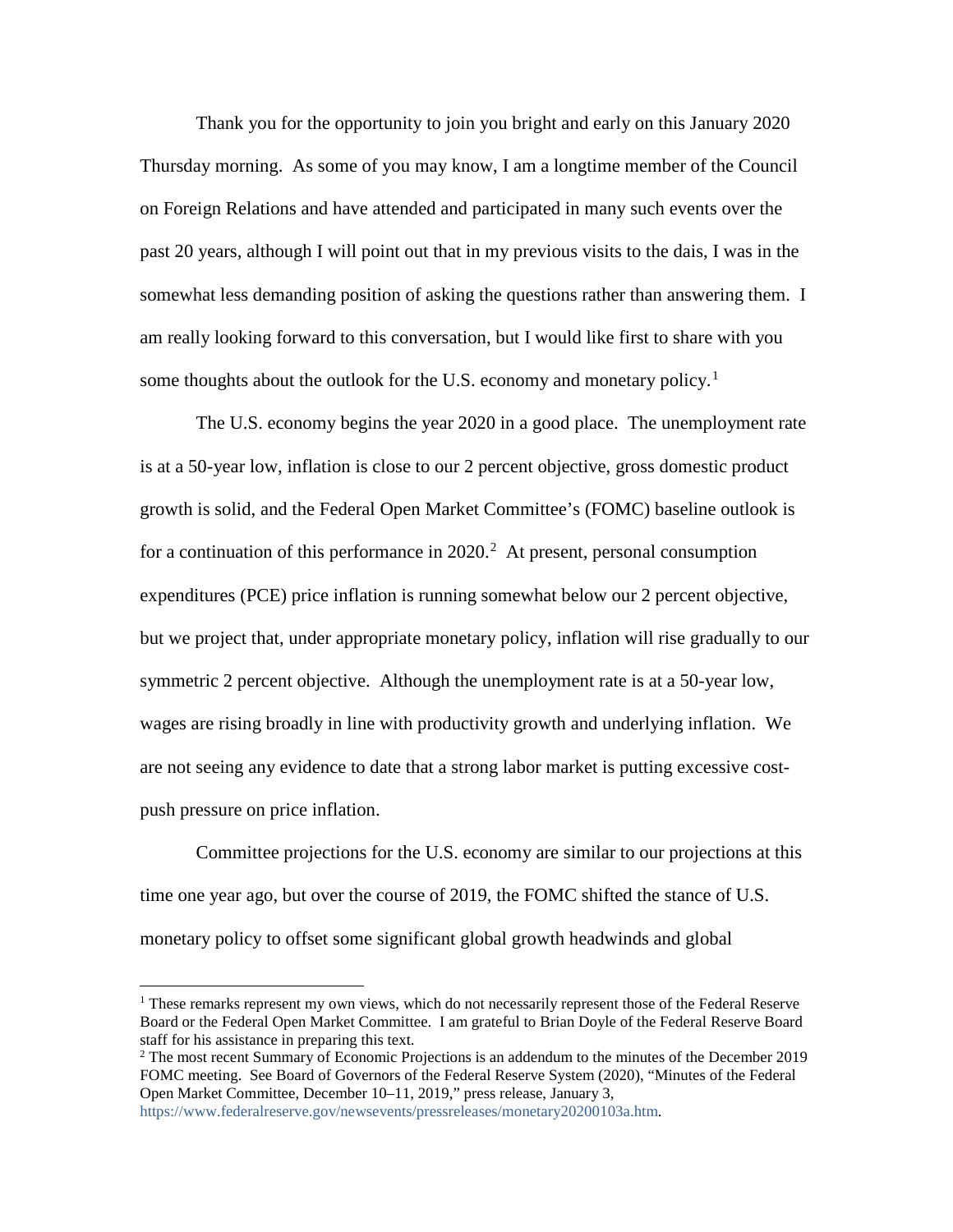disinflationary pressures. In 2019, sluggish growth abroad and global developments weighed on investment, exports, and manufacturing in the United States, although there are some indications that headwinds to global growth may be beginning to abate. U.S. inflation remains muted. Over the 12 months through November, PCE inflation was running at 1.5 percent, and core PCE inflation, which excludes volatile food and energy prices and is a better measure of underlying inflation, was running at 1.6 percent. Moreover, inflation expectations, those measured by both surveys and market prices, have moved lower and reside at the low end of a range I consider consistent with our price-stability mandate.

The shift in the stance of monetary policy that we undertook in 2019 was, I believe, well timed and has been providing support to the economy and helping to keep the U.S. outlook on track. I believe that monetary policy is in a good place and should continue to support sustained growth, a strong labor market, and inflation running close to our symmetric 2 percent objective. As long as incoming information about the economy remains broadly consistent with this outlook, the current stance of monetary policy likely will remain appropriate.

Looking ahead, monetary policy is not on a preset course. The Committee will proceed on a meeting-by-meeting basis and will be monitoring the effects of our recent policy actions along with other information bearing on the outlook as we assess the appropriate path of the target range for the federal funds rate. Of course, if developments emerge that, in the future, trigger a material reassessment of our outlook, we will respond accordingly.

- 2 -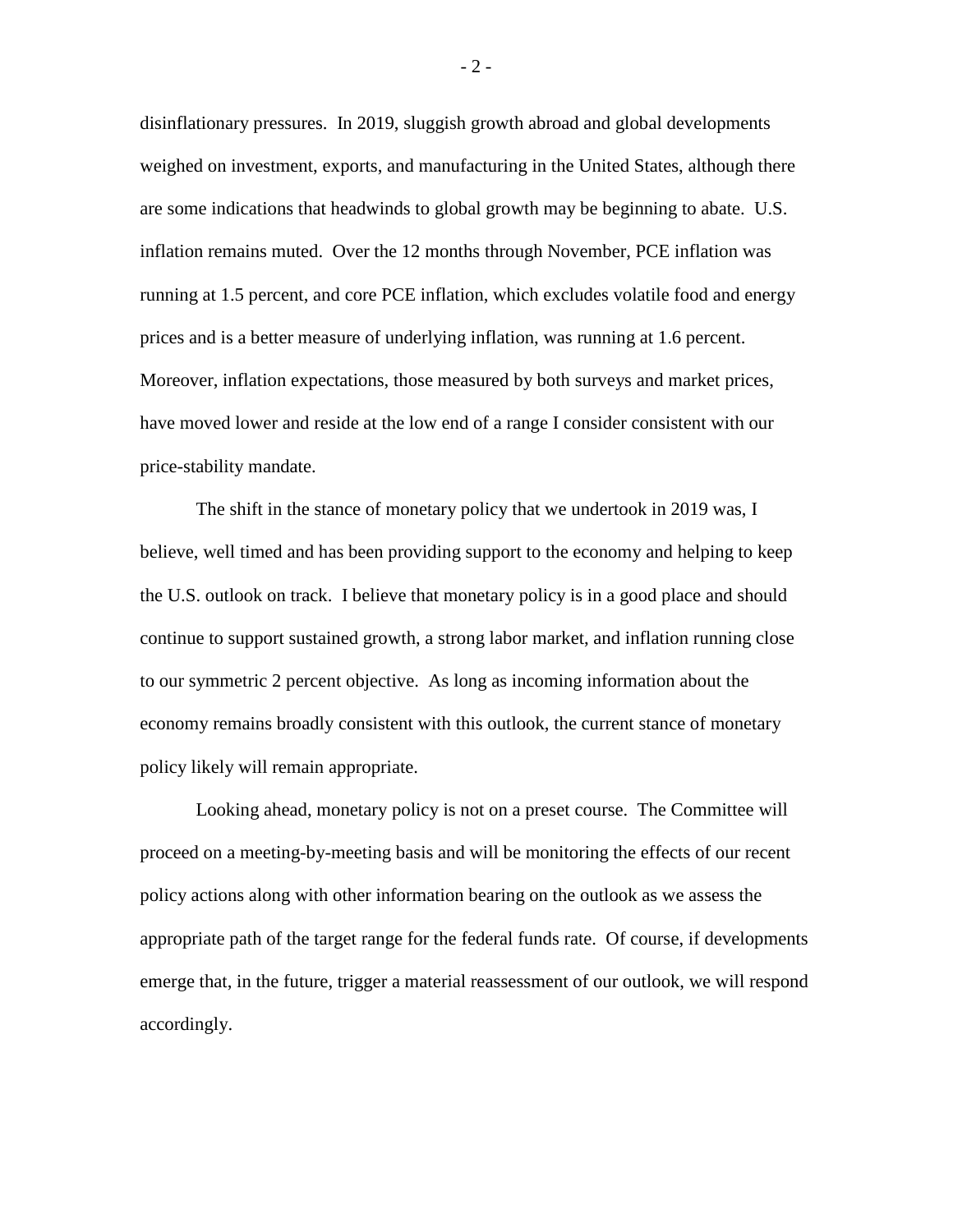In January 2019, my FOMC colleagues and I affirmed that we aim to operate with an ample level of bank reserves in the U.S. financial system. [3](#page-3-0) And in October, we announced and began to implement a program to address pressures in repurchase agreement (repo) markets that became evident in September.<sup>[4](#page-3-1)</sup> To that end, we have been purchasing Treasury bills and conducting both overnight and term repurchase operations, and these efforts were successful in relieving pressures in the repo markets over the yearend. As we enter 2020, let me emphasize that we stand ready to adjust the details of this program as appropriate and in line with our goal, which is to keep the federal funds rate in the target range desired by the FOMC. As the minutes of the December FOMC meeting suggest, it may be appropriate to gradually transition away from active repo operations this year as Treasury bill purchases supply a larger base of reserves, though some repo might be needed at least through April, when tax payments will sharply reduce reserve levels.

Finally, allow me to offer a few words about the FOMC review of the strategy, tools, and communication practices that we commenced in February 2019. This review—with public engagement unprecedented in scope for us—is the first of its kind for the Federal Reserve. Through 14 *Fed Listens* events, including an academic conference in Chicago, we have been hearing a range of perspectives not only from academic experts, but also from representatives of consumer, labor, community, business, and other groups. We are drawing on these insights as we assess how best to achieve and

<span id="page-3-0"></span><sup>&</sup>lt;sup>3</sup> See the Statement Regarding Monetary Policy Implementation and Balance Sheet Normalization, which is available on the Board's website at

[https://www.federalreserve.gov/newsevents/pressreleases/monetary20190130c.htm.](https://www.federalreserve.gov/newsevents/pressreleases/monetary20190130c.htm) Also see the Balance Sheet Normalization Principles and Plans, available on the Board's website at

[https://www.federalreserve.gov/newsevents/pressreleases/monetary20190320c.htm.](https://www.federalreserve.gov/newsevents/pressreleases/monetary20190320c.htm)

<span id="page-3-1"></span><sup>4</sup> See the Statement Regarding Monetary Policy Implementation, which can be found on the Board's website at [https://www.federalreserve.gov/newsevents/pressreleases/monetary20191011a.htm.](https://www.federalreserve.gov/newsevents/pressreleases/monetary20191011a.htm)